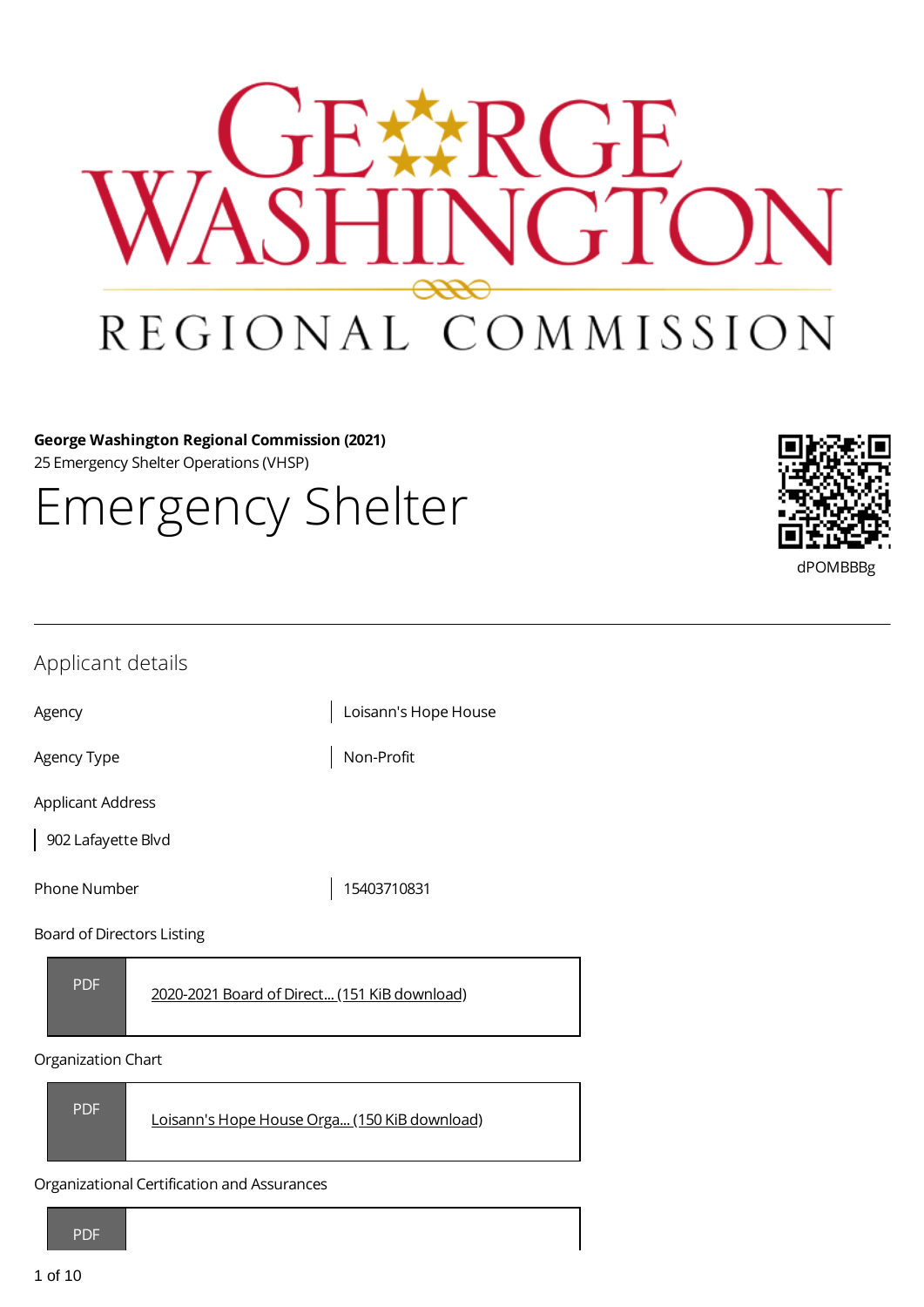# Application details

| <b>Application Type</b> | Renewal                              |
|-------------------------|--------------------------------------|
|                         |                                      |
| Project Contact Name    | Lisa Crittenden                      |
| Project Contact Title   | <b>Chief Executive Officer</b>       |
| Project Contact Phone   | +15403710831                         |
| Project Contact Email   | lisacrittenden@loisannshopehouse.org |
|                         |                                      |

## **Household Type**

Indicate the percentage (%) breakdown of household types targeted by this project.

|                |                                | New         | Renewal | Expansion    |
|----------------|--------------------------------|-------------|---------|--------------|
|                | Households without<br>Children | $\mathbf 0$ | 0       | $\mathbf{0}$ |
| $\overline{2}$ | Households with<br>Children    | $\mathbf 0$ | 100     | 0            |
| 3              | Total                          | 0           | 100     | 0            |

## **DV Participants**

What percentage of households will be served through the Victim Service Coordinated Entry Process (including coordinated assessment for shelter/prevention and prioritization for rapid re-housing)?

|                                                                                    | New | Renewal | Expansion |
|------------------------------------------------------------------------------------|-----|---------|-----------|
| Households Served<br>through Victim<br>Service Coordinated<br><b>Entry Process</b> | 0   | 10      |           |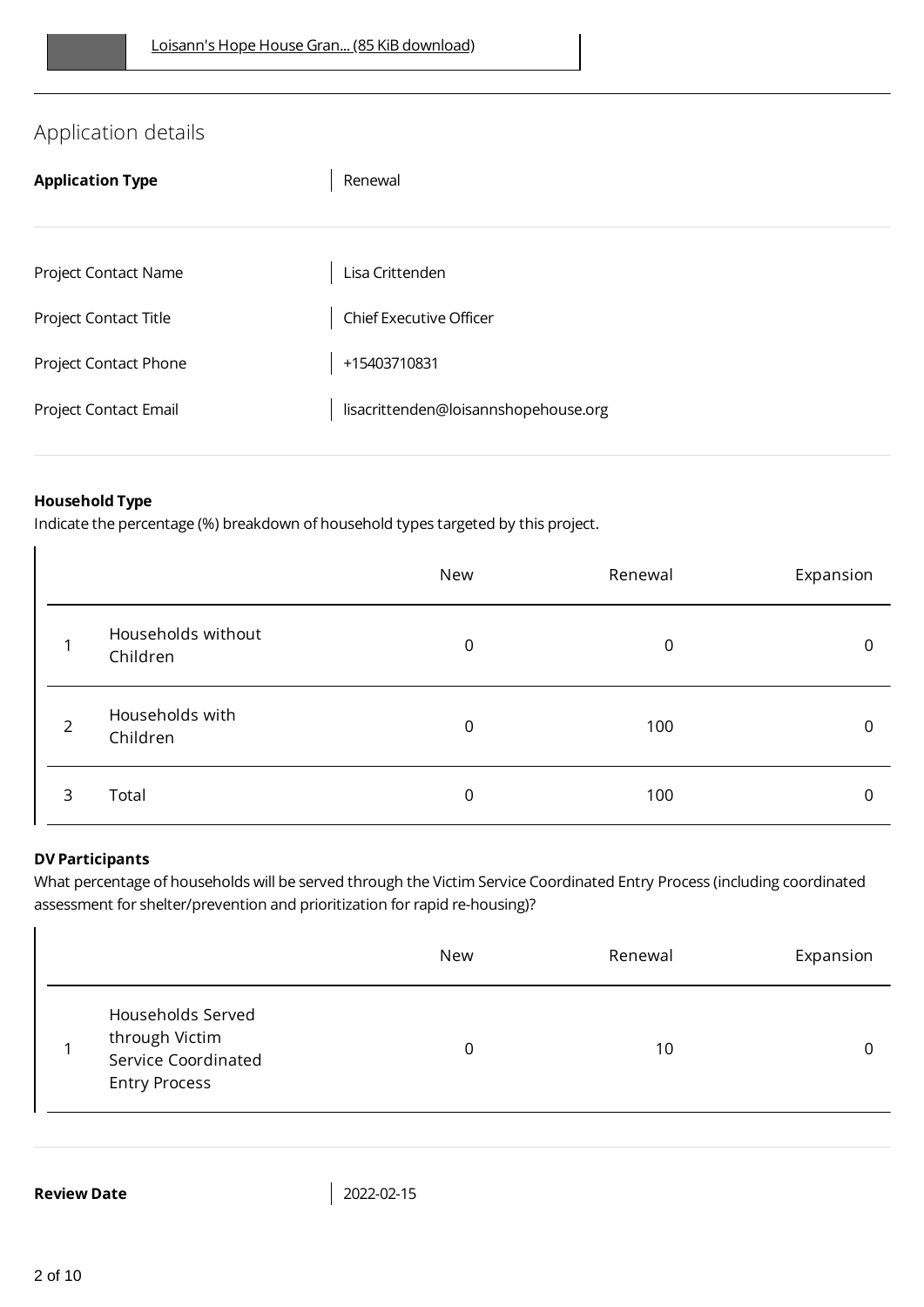The applicant organization's governing board discussed/ will discuss this application for funding at a meeting held on \_**\_\_\_\_** (date).

 $\vert \downarrow$ 

#### **Acknowledgement**

The submitting applicant organization will act as the responsible fiscal agent for any funds received and will comply with applicable tax laws, regulations, and CoC policies. By submitting this application, we agree that we have read and approve of the content of this application.

## **Emergency Shelter Operations Budget**

|                |                             | New            | Renewal          | Expansion           |
|----------------|-----------------------------|----------------|------------------|---------------------|
| $\mathbf{1}$   | Case Management             | US\$40,000.00  | $\mathbf 0$      | $\mathsf 0$         |
| $\overline{2}$ | Limited Support<br>Serivces | $\overline{0}$ | $\boldsymbol{0}$ | $\mathsf{O}\xspace$ |
| 3              | Maintenance                 | $\mathbf 0$    | $\mathbf 0$      | $\mathsf 0$         |
| $\overline{4}$ | Rent                        | $\mathbf 0$    | $\boldsymbol{0}$ | $\mathsf{O}\xspace$ |
| 5              | Security                    | $\mathbf 0$    | $\mathbf 0$      | $\mathsf 0$         |
| $\,$ 6 $\,$    | Supplies                    | $\mathbf 0$    | $\mathbf 0$      | $\mathsf 0$         |
| $\overline{7}$ | Utilities                   | US\$5,913.00   | $\boldsymbol{0}$ | $\mathsf 0$         |
| $\,8\,$        | Total                       | US\$45,913.00  | $\boldsymbol{0}$ | $\mathbf 0$         |

#### **HMIS Budget**

|                |                       | New Amount | Renewal Amount | <b>Expansion Amount</b> |
|----------------|-----------------------|------------|----------------|-------------------------|
|                | <b>Computer Costs</b> | 0          | 0              | 0                       |
| $\mathfrak{D}$ | Fees and Licenses     | 0          | US\$500.00     | 0                       |
| 3              | <b>HMIS Staffing</b>  | 0          | US\$1,795.65   | 0                       |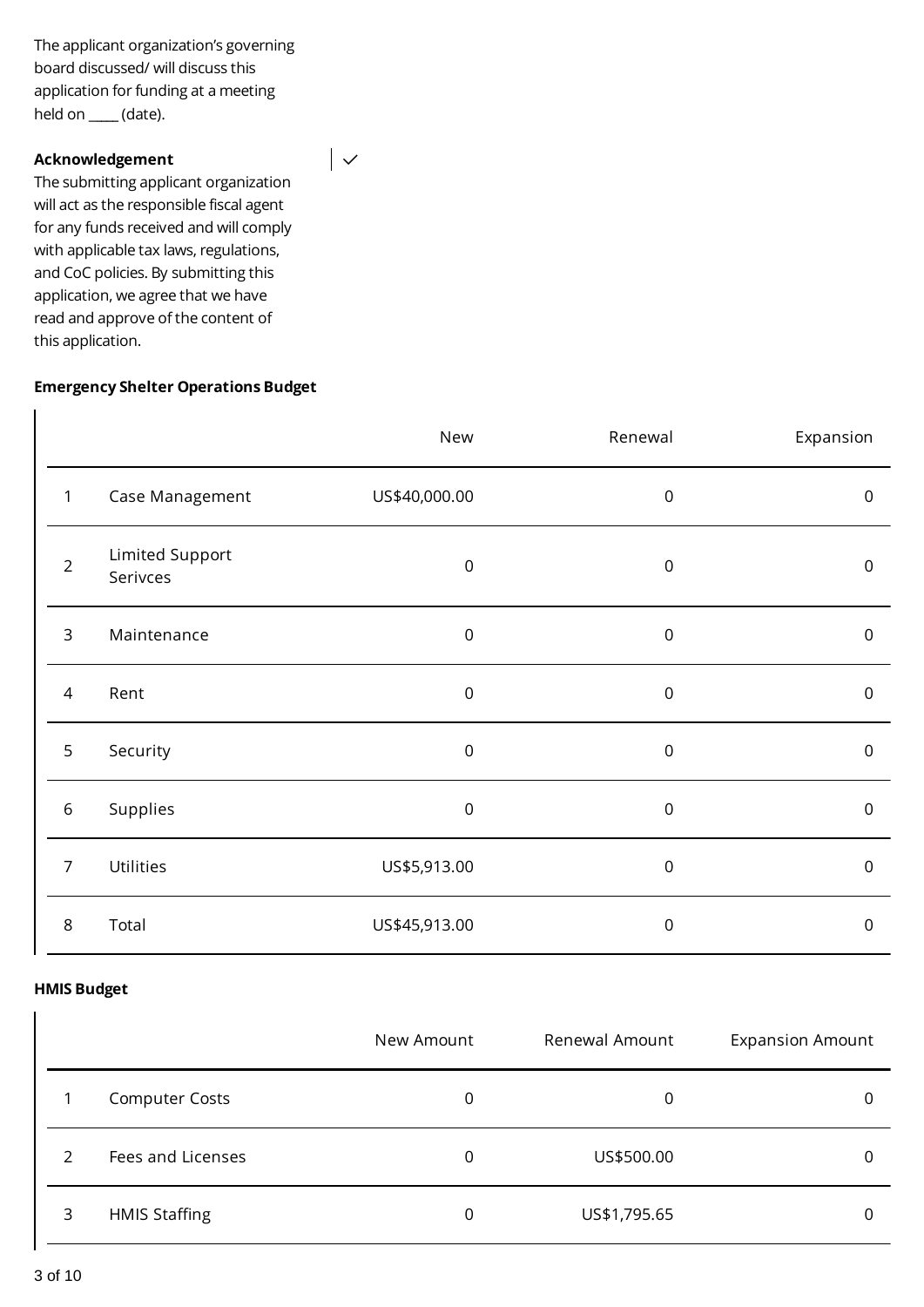| $\overline{4}$ | Training | U | υ            |  |
|----------------|----------|---|--------------|--|
| 5              | Total    | 0 | US\$2,295.65 |  |
|                |          |   |              |  |

### **Administration Budget**

|                | New Amount | Renewal Amount | <b>Expansion Amount</b> |
|----------------|------------|----------------|-------------------------|
| Administration | $\Omega$   | US\$1,377.39   |                         |

#### **Budget Narrative**

Provide details for each line item requested.

- Case Management \$40,000 covers two FTEs Emergency Shelter Housing Counselors
- Utilities \$5,913 expenses for six homes **HMIS**
- Fees and Licenses \$500 covers costs for HMIS software usage
- HMIS Staffing \$1,795.65 helps to offset costs for one PT
- Administration \$1,377.39 Helps offset costs associated with program oversight by management

#### **Match**

**Other Funding Sources** Detail the other funding sources the agency has access to for this project.

Loisann's Hope House receives CHERP funding, EFSP and local partner agency funds

#### **Project Scope.**

Provide a description that addresses the entire scope of the proposed project.

For over 34 years Loisann's Hope House is more than just a shelter; It provides permanent solutions. Dedicated to leave no family homeless! We address those experiencing a housing crisis and mitigate those entering into homelessness. Emergency shelter, financial assistance, intensive case management, and other services are provided to prevent evictions, losing homes, and or becoming homeless. The emergency shelter is tailored to assess families and match them with housing resources and services; and most importantly place them into their own homes. Shelter gets families off the street; provide safety, protection from the weather and temporary residence. Emphasis is placed on housing, employment, increased income, transportation, and childcare.

Loisann's Hope House is 24 hours 365 days a year fully staffed facility. The campus has expanded to include 6 homes, 3 and a 1/2 acres of property, maintains 19 family units, and 57 beds for families with children. The shelter comprises of an ADA compliant facility on the Fredericksburg bus line. The emergency shelter program includes 2 Housing Counselors and 1 Child Service Coordinator working directly with the children. In FY21, the shelter served 138 persons, 74 children and 45 households with an average stay of 119 days. The facilities are unique and designed to replicate a home environment to facilitate and easy transition back to their own homes. Services include a 24-hour staffed, secure facility, beds, showers, computer access, access to a pantry and full kitchen, phone service, case management, job coaching, family room, and children's activity area & playground, and more.

Loisann's Hope House follows the housing first philosophy that values flexibility, individualized supports, client choice and autonomy. Clients are encouraged to select the supportive services they need and want and are able to tailor supports to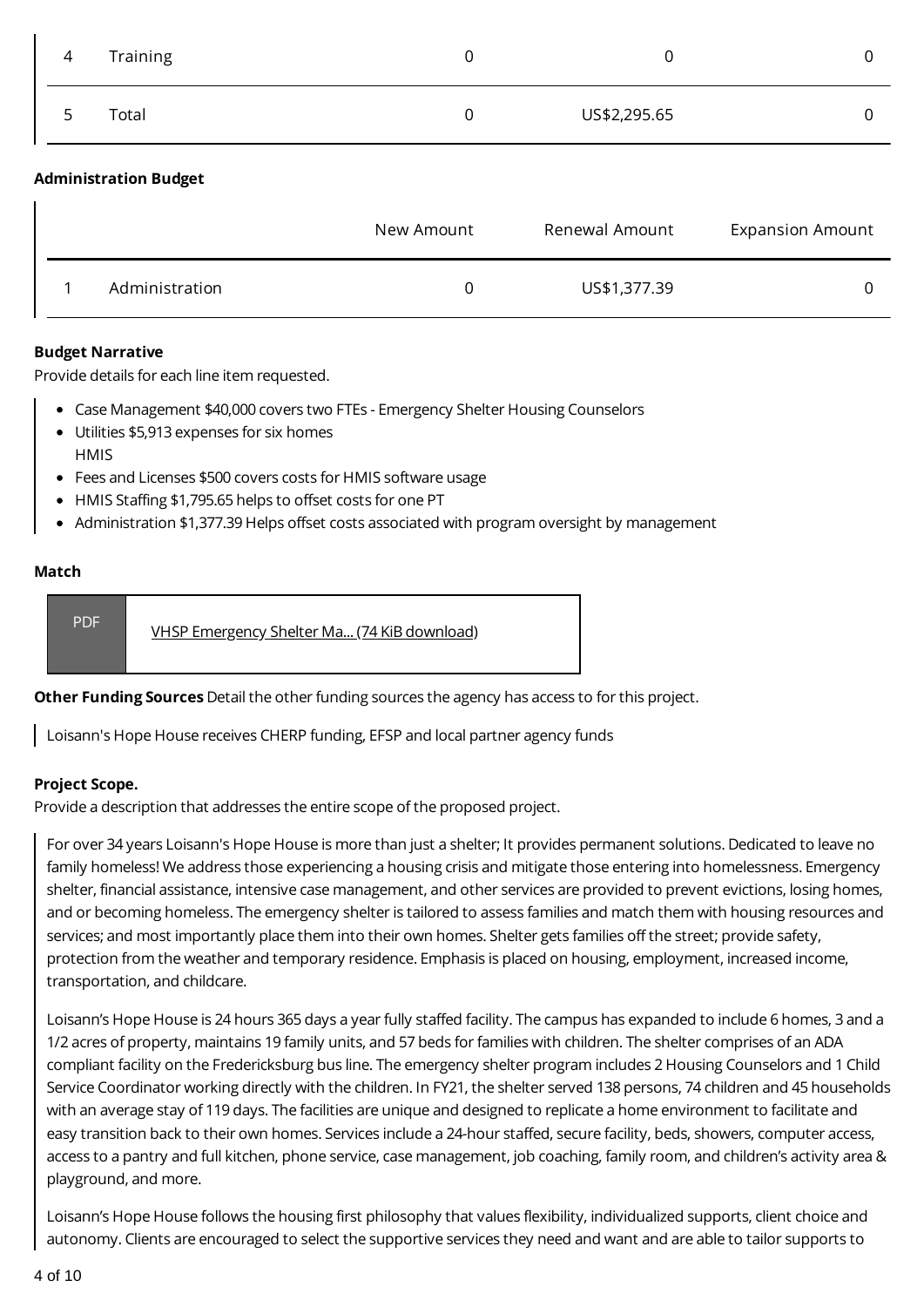their own unique situation. Loisann's Hope House is a vital partner in the FRCoC's Systems Planning Committee and manages the Coordinated Assessment/Entry Process and data collection.

## **Community Need.**

If renewal funding is being requested, explain how the project continues to meet a community need and/or fill a system gap. If new/expansion funding is being requested, explain how the additional funds will increase system capacity and justify the community need for additional capacity. Be sure to use data to support the demonstrated need and detail the methodology for determining gaps within the system.

Loisann's Hope House is a vital and integral component of the homeless crisis response system in the region. With a capacity for 20,805 bed nights, and service to over approximately 140 residents a year, it houses a majority of the district's entire homeless family population.

The need for emergency shelter in PD16 is continual. A snapshot of the CoC's Shelter Referral List on March 1, 2022 included 25 families. It is evident that the LHH shelter system supporting families is at capacity and has been for years which compelled LHH to expand last year. LHH sheltered in FY 17-18, 135 residents (68 adults /67 children), in FY 18-19, 142 residents (59 adults / 83 children), in FY 19-20, 105 residents, and FY 20-21, 117 residents (64 adults/74 children).

Loisann's Hope House operates the largest family emergency shelter in PD16. Families have opportunities to work with case management, job coaches, DSS, and other service providers as they search for ways to afford housing. Demonstrably, they collectively increase their revenue—both employment income and benefits—which allows them to better afford market-rate accommodations. In the first eight months of this year, 75% of adults maintained or increased their total income as of FY21.

Loisann's Hope House is helping families shelter and stabilize. In FY 20-21, 21%, of our clients reported having slept in places not meant for human habitation before coming to LHH. It was a total of 29 clients out of 138. Loisann's Hope House is crucial to the community, keeping families together, stabilizing them and placing them into permanent affordable housing including families from TBC.

## **Eligibility.**

Certify that the project will adhere to the FRCoC Coordinated Entry Policies & Procedures, including the following requirements of the document:

- $\checkmark$  Follow the Housing First model
- $\checkmark$  Participate in the FRCoC Coordinated Entry Process and/or the Victim Service Coordinated Entry Process (including coordinated assessment for shelter/prevention and prioritization for rapid re-housing)
- $\vee$  Adhere to established project standards
- Collect data through HMIS or a comparable database

**Prioritization Process.** Describe how the project receives referrals, determines eligibility, and prioritizes clients. How were these prioritization criteria developed?

The Families initial contact with Loisann's Hope House is through coordinated assessment and intake process. This process is a community-based screening tool used by homeless service providers. It was developed by representatives of each homeless provider within the CoC. The process determines, at intake which program the family qualifies for: diversion, prevention, shelter- rapid- rehousing or permanent supportive housing.

If shelter cannot be avoided, LHH immediately contacts the family and provides family access with safe shelter and connects them with a housing focused case manager to assist with obtaining permanent housing. Loisann's Hope House uses a prescreening triage tool to assist the families at risk for homelessness, F-VI SPDAT. Vulnerability index- Service Prioritization Decision Assistance Tool. This tool assists the community with prioritizing families based on highest need. Once a family is identified, Loisann's Hope House refers the family to the housing locator. While a housing unit is being located, housing counselors develop goals and review any challenges that may arise during the process of seeking housing.

## **Leveraging Partnerships.**

Describe how the project leverages mainstream resources to support client's immediate housing crisis. Provide project and community level examples.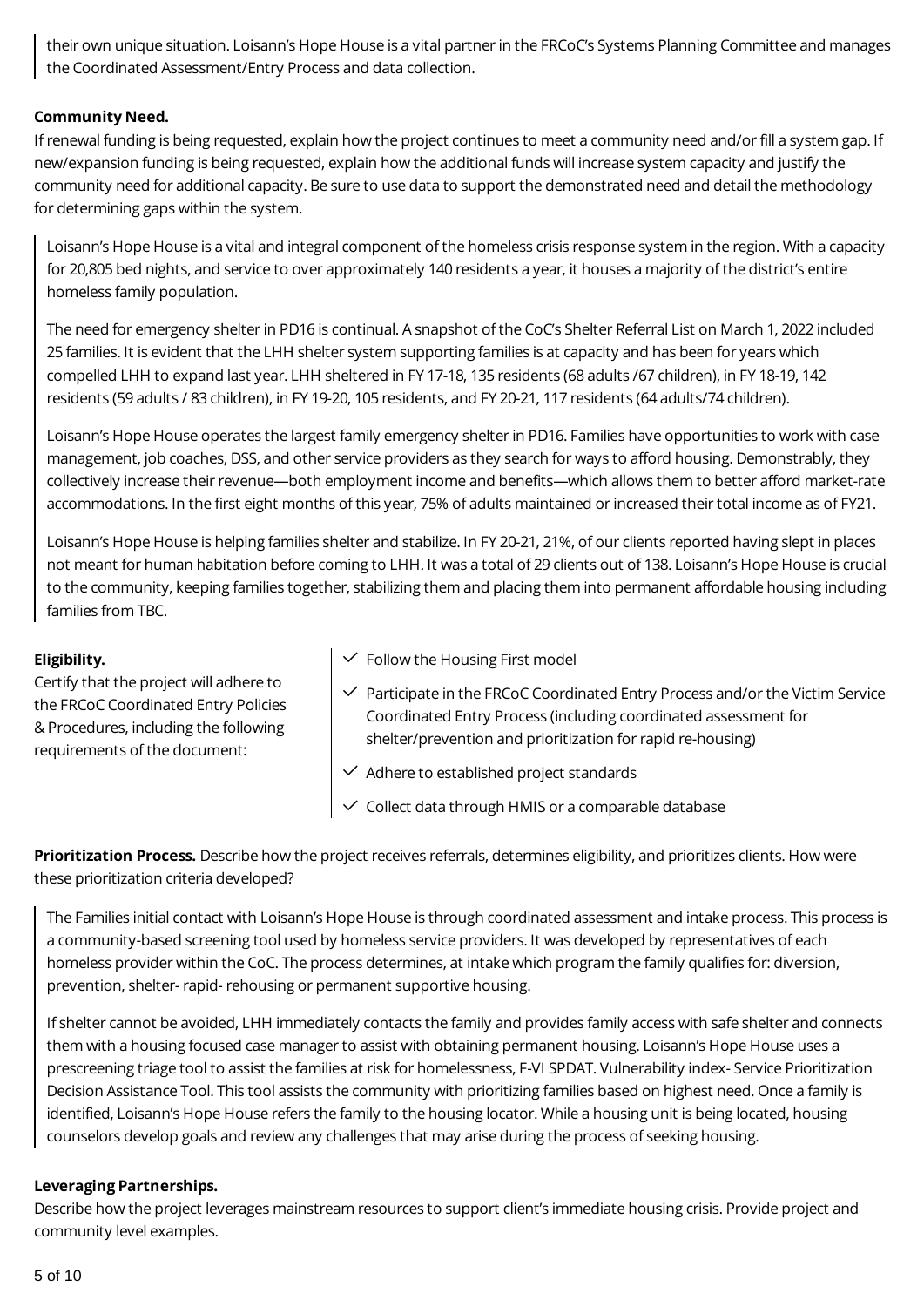Loisann's Hope House is a member of the Fredericksburg Regional Area Continuum of Care and Systems Planning Committee which supports a coordinated assessment and community-wide prioritization process and system, as well as shared HMIS database system. This allows the community stakeholders in the homeless response system to limit duplication of services. Case conferencing is conducted monthly to ensure system-wide communication and collaboration with partner agencies experts in the areas of domestic violence, family, veteran and chronic homelessness.

Loisann's Hope House's team is also supported by a strong network of community partners. For example, Fredericksburg Counseling Services provides onsite mental health services that are available to support clients on request. Pro bono professionals in the community provide employment assistance to families. Housing Counselors are also familiar with connecting clients to more supportive income development programs, such as the Virginia Employment Center and SOAR, a national program designed to increase access to disability income benefits. The Department of Social Service is instrumental in increasing family income through the distribution of TANF benefits and linkage to the View program which provides financial assistance around childcare, transportation and career training opportunities. We also work heavily with the school liaisons to ensure children served by the program are getting the transportation, food assistance and other support necessary to be successful in school. In addition, a veteran's administration outreach worker is available in the community to connect eligible families to VASH vouchers and related benefits. An important factor in Loisann's Hope House success has been the development of extensive partnerships not only with other area agencies serving homeless populations, but also with local businesses and stakeholders. Collaborative effort exists between Loisann's Hope House and Thurman Brisben Center, Empower House, Micah Ecumenical Ministries, YMCA, Compassion Restoration, Bridges Program, New Directions Community Outreach Services, Virginia Cares, Employment Resource Inc., Germanna Community College Work Force Center, Cooperative Extensive Program and People Inc. Program collaboration encompasses employment training, assistance to search and locate affordable housing, financial management classes and more.

**Service Availability.** Are services available to the entire community? Include how the project ensures services for: 1. Households located in all areas of the CoC service area; 2. Singles/families, men/women, and the following harder to serve populations: sex offenders, large families, medically fragile, LGBTQ+, unaccompanied youth; 3. Households with accessibility concerns including language and mobility; 4. Households with limited or no personal phone or internet access.

Loisann's Hope House has no barriers and screens clients based on Federal and State guidelines. Access to programs and services are not contingent upon sobriety, income level, lack of criminal record, participation in services, and completion of treatment programs, good credit, established financial history, or "housing readiness." Loisann's Hope House receives referrals through the coordinated assessment line, which is accessible twenty-four hours a day, seven days a week. Those experiencing a housing crisis can also access services by walk-in.

Staff conducts the full coordinated assessment for each client on the helpline; and wants to meet the diverse breakdown of those in need within our community. The system intake includes a prioritization tool (inclusive of the F-VI-SPDAT) which assesses who is eligible and in the greatest need of services. This tool allows our community to determine who to serve next and why based upon severity of need and who is the most vulnerable. The shelter comprises of an ADA compliant facility. As an additional resource for those with different languages we have access to the Volatia Language Network to offer interpreter services allowing staff to communicate in over 280 languages.

Loisann's Hope House has an extensive staff background and experiences in working with diverse communities. Staff maintains cultural competencies and LGBTQ+ friendly practices when completing goal setting and addressing client needs. Staff advocates with and on behalf of clients to ensure they have access and opportunity to fair housing practices. Staff are trained in the following areas: Motivational Interviewing, Trauma Informed Care, Diversity Training, Domestic Violence Training, ACES, and SOAR. We partner with various agencies based on working to identify housing and permanently place families.

Loisann's Hope House provides access to landline phone system and computer access for all clients in the emergency shelter program.

## **Housing First.**

Describe in detail how your organization implements a Housing First approach. Include specific examples such as organizational or programmatic policies, procedures, guidelines, etc.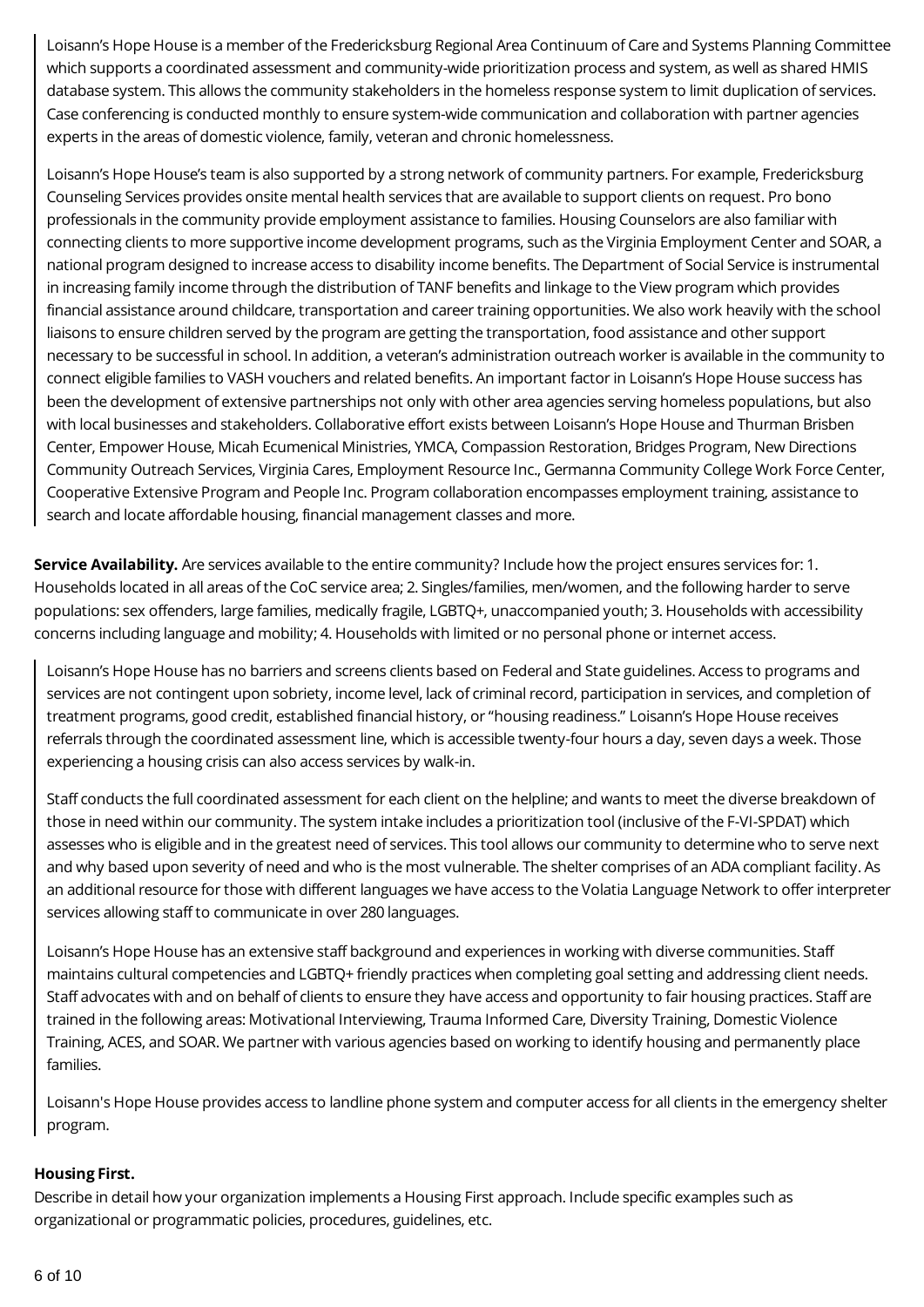The family's initial contact with Loisann's Hope House is through a coordinated assessment and intake process which is streamlined, user-friendly and communitywide. A community-based screening tool allows for a quick assessment and the ability to match families experiencing homelessness to the most appropriate housing options and services. This process determines, at intake, which families are appropriate for diversion, prevention, shelter rapid rehousing or permanent supportive housing.

If shelter cannot be avoided, Loisann's Hope House immediately triages the family and provides access to safety, makes service connections and works directly with a housing-focused case manager to quickly connect families to permanent housing. Loisann's Hope House begins its housing stabilization process at the time a referral is made to the housing locator. While a housing unit is being identified, the family begins meeting with their Housing Counselor to develop goals and understand the challenges they may encounter after move in. Stabilization plans are person-centered and based on each individual's strengths.

In-home case management is provided for the minimum amount of time necessary, but up to 24 months if required by the family's needs. The Housing Counselor will visit and work with client at least once a month but are prepared to check-in as often as needed to ensure stabilization. Clients in the program also gain access to a wrap-around system of care, which heavily focuses on connectivity to community services that ensure long-term stabilization. These resources include warm hand offs to Social Services, Rappahannock Community Services Board, Virginia Employment Commission, Rappahannock Area Regional Adult Education and Legal Works. Long-term, support services provided by Loisann's Hope House remain an ongoing resource for those who have been housed but find themselves without help to work through complicated life struggles. In FY 21, Loisann's Hope House through the Emergency Shelter program impacted 45 families, totaling 138 individuals.

## **Requirements for Assistance.**

Does either the organization as a whole or this project have any rules or requirements for assistance that could act as a barrier to services (i.e. birth certificate or photo ID, residency requirement, service participation requirement, etc.)? Please list each requirement, describe the purpose of the requirement(s), and describe the efforts the organization makes to assist households in need of services that do not or cannot meet the requirement(s).

Loisann's Hope House program currently meets the required criteria for a low barriers approach to enter the program with the exceptions of state mandated restrictions. There are no rules or requirements for assistance.

## **Length of Assistance.**

How is the length of financial and/or supportive service provision for households in the project determined? How was this process determined?

Loisann's Hope House emergency shelter aims to produce the most rapid and effective permanent housing connections for families facing crisis. When households enter the program, we immediately assess each household based on housing availability, access, and affordability which most often determines the length of shelter stay. LHH implements practices to meet people where they are and provide person-centered care. As LHH moved from a Transitional Program to Emergency Shelter, we intentionally adopted the housing first approach principles: immediate access to permanent housing with no housing readiness requirements, client choice, client driven support, and social and community integration.

#### **Barriers to Services.**

Are there any existing barriers in the community that would prevent a household from accessing services or permanent housing? What is the project doing to address these barriers?

Emergency has identified existing community barriers to permanent housing such as the shortage of affordable housing and acceptance of criminal backgrounds. The housing locator in partnership is continuously cultivating landlord relationships to broaden outreach and recruit private market landlords. The housing locator also places emphasis on locating landlords that offer second chance housing opportunities.

Emergency Shelter operates on a low-barrier approach with no additional rules for assistance outside of state mandated requirements. Housing Counselor's understand the multifaceted challenges that each household faces and works with them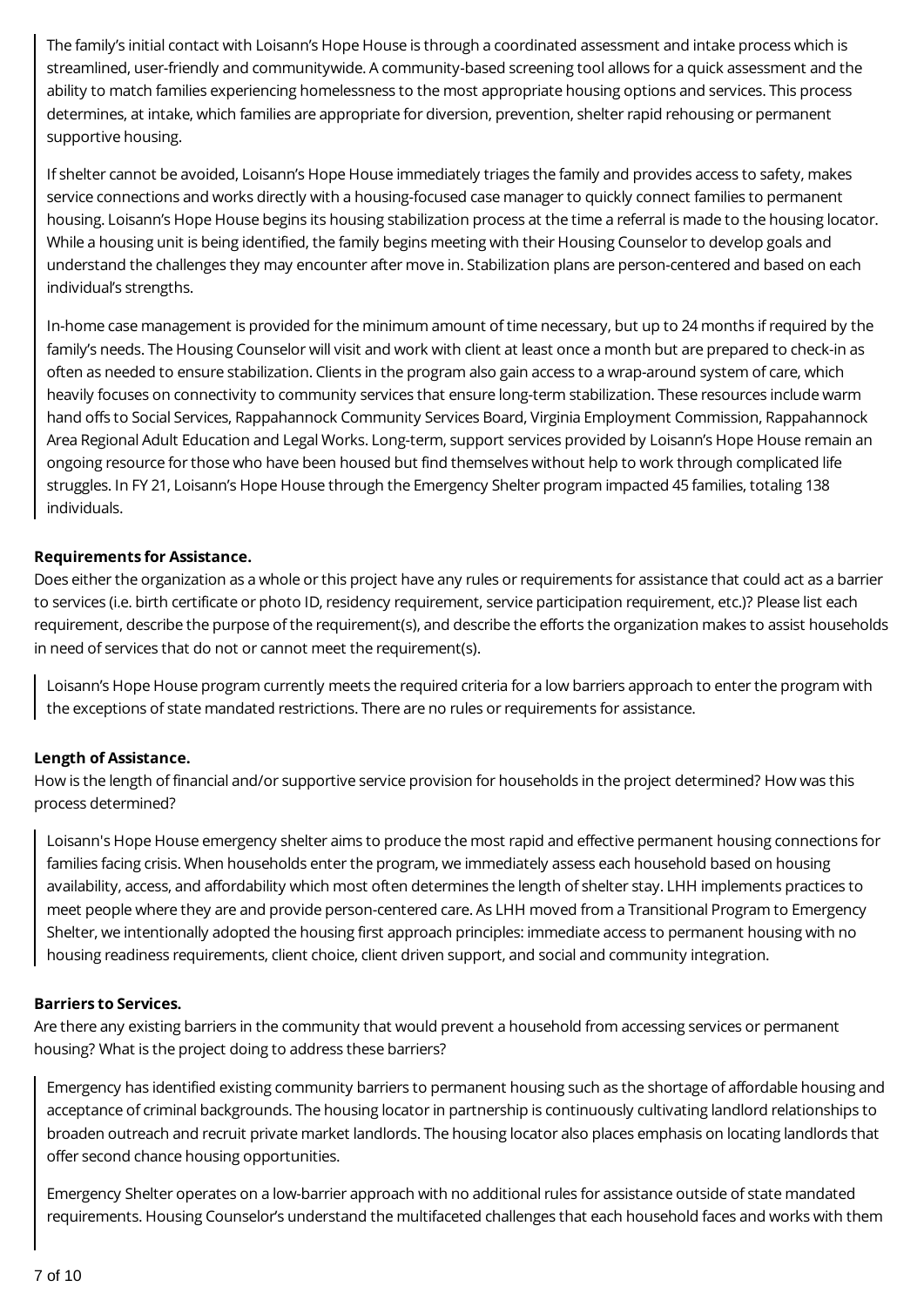to obtain any documentation or information needed to engage in the program or work towards the goal of housing stability such as obtaining IDs, birth certificates, or social security cards.

**Racial Disparities.** Has your project examined its programs and systems for racial disparities? What was the result of this examination and what is the project doing with this information? Have any actions been taken to address the disparities (if applicable)?

Loisann's Hope House analyzed our program participant data from HMIS to determine if all demographic groups were able to access services in equal proportion to their demographics in the homeless population.

- 58% Black
- 33% White

## 9% Multiracial

It represents previous HUD reports and the figure reflect the homelessness statistics according to race. The CoC is beginning conversations to address the disparities.

## **Project Staffing.**

|                                                                               | New | Renewal | Expansion |
|-------------------------------------------------------------------------------|-----|---------|-----------|
| Number of FTE Case<br>Managers Dedicated<br>to Project (could be<br>fraction) |     |         |           |

## **Caseload (ES)**

Provide the following data. These numbers will be used to calculate anticipated number of households served by the project.

| 1 | Ideal Caseload for 1 FTE Case Manager                                     | 15 |
|---|---------------------------------------------------------------------------|----|
| 2 | Average Length of Stay for Project Participants                           | 0  |
| 3 | Shelter Beds for Households without Children<br>(Shelter Operations Only) | 0  |
| 4 | Shelter Beds for Households with Children                                 | 57 |
| 5 | Shelter Units for Households with Children                                | 19 |

## **Staff Capacity.**

Provide a description of project staff capacity to include experience and training. Include a list of the applicable certificates of training for direct program staff. If any staff dedicated to the project are also dedicated to other projects, explain the breakdown of hours by project. If any portion of the funding request is to pay for a new staff position, how will the agency ensure position is filled in a timely manner?

With over twenty years of collective experience and in the human services field, the Loisann's Hope House team is trained to provide housing focused case management strategies and best practice techniques, such as Trauma Informed Care and Motivational Interviewing. The Loisann's Hope House housing team keeps abreast of current research, theory and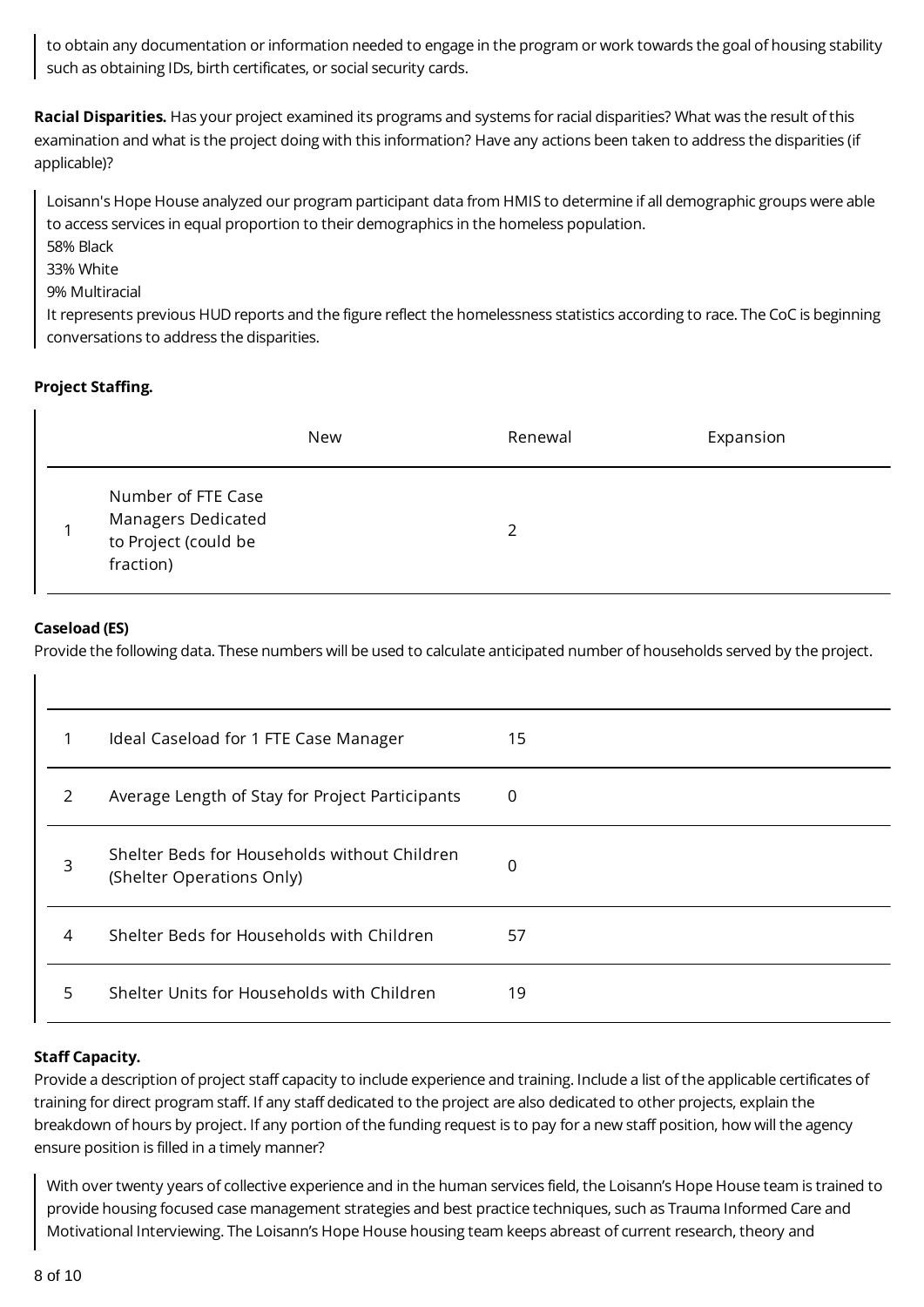techniques by earning a minimum of 16 continuing education hours a year ensuring high quality service is provided to families experiencing homelessness. Staff attend monthly CoC Case Management Learning Series sessions. The Housing Counselors are full-time housing focused with ideal caseloads of 15 households per manager.

## **Organizational Capacity.**

Provide evidence of organizational capacity to administer the requested funding and implement VHSP-funded activities, to include governance, leadership, experience, and financial management. Will project activities be ready to begin on July 1, 2022?

Loisann's Hope House will continue to case manage and house families beginning July 1, 2022.

Loisann's Hope House has over 34 years of federal, state and local grant management experience. The organization has been a grantee servicing family in the Rapid Rehousing program since FY 2012/13 and recognized as the largest family shelter in PD 16. Loisann's Hope House initially was established by St. George's Episcopal Church as an emergency shelter for all homeless clients. The organization transitioned to a full-fledged family emergency shelter targeting homeless children and their families in 2015, per federal law.

Loisann's Hope House has around the clock staffing to support homeless families in shelter and Rapid Rehousing. There are eight full-time and seven part-time, totaling fifteen employees. The Rapid Rehousing Program consists of five staff focused on addressing the needs of clients starting from intake through permanent housing. Collectively these individuals have over 20 years of experience in working with at risk populations and have worked in the field homelessness for over ten years. The Chief Executive Officer and Chief Operating Officer bring a wealth of knowledge and experience from the nonprofit sector and the human services field. Together they have leadership and homeless services experience equal to 30 years.

The Board of Directors of Loisann's Hope House has strong leadership and is very active in the governance of the organization. They are driven by the mission to quickly move children and their families from homelessness to permanent housing with the goal to end homelessness in our community. Their commitment and passion have supported the efforts to move more families into permanent housing even resulting in the purchase of an additional home to reduce the numbers of families on the streets. The board consists of community leaders from a vast background of successful business owners, academia, healthcare professionals, and legal experts.

Loisann's Hope House staff consists of an internal financial manager that handles all aspects of finance including, but not limited, accounts receivable, accounts payable, grant expenditures, and payroll. The Board of Directors has governance Finance Committee that oversees the financial operations of the organization. The organization conducts an annual audit of its finances and has been audited as a grantee on the federal and state level. The organization has been a recipient of federal, state and local funding since its inception.

## **Prior Experience.**

Describe experience in utilizing state funds, performing proposed eligible activities, and serving proposed target population.

Loisann's Hope House has over 34 years of federal, state and local grant management experience. The organization has been a grantee serving families since FY 2012/13 and recognized as the largest family shelter in PD 16. Loisann's Hope House initially was established by St. George's Episcopal Church as an emergency shelter for all homeless clients. The organization transitioned to a full-fledged family emergency shelter targeting homeless children and their families in 2015, per federal law.

#### **Spending Rates.**

Yes

Yes

Was the project able to fully expend 100% of the funds initially contracted for this project in FY21?

## **Projected Spending.**

Does the project expect to fully expend 100% of the funds currently contracted for FY22?